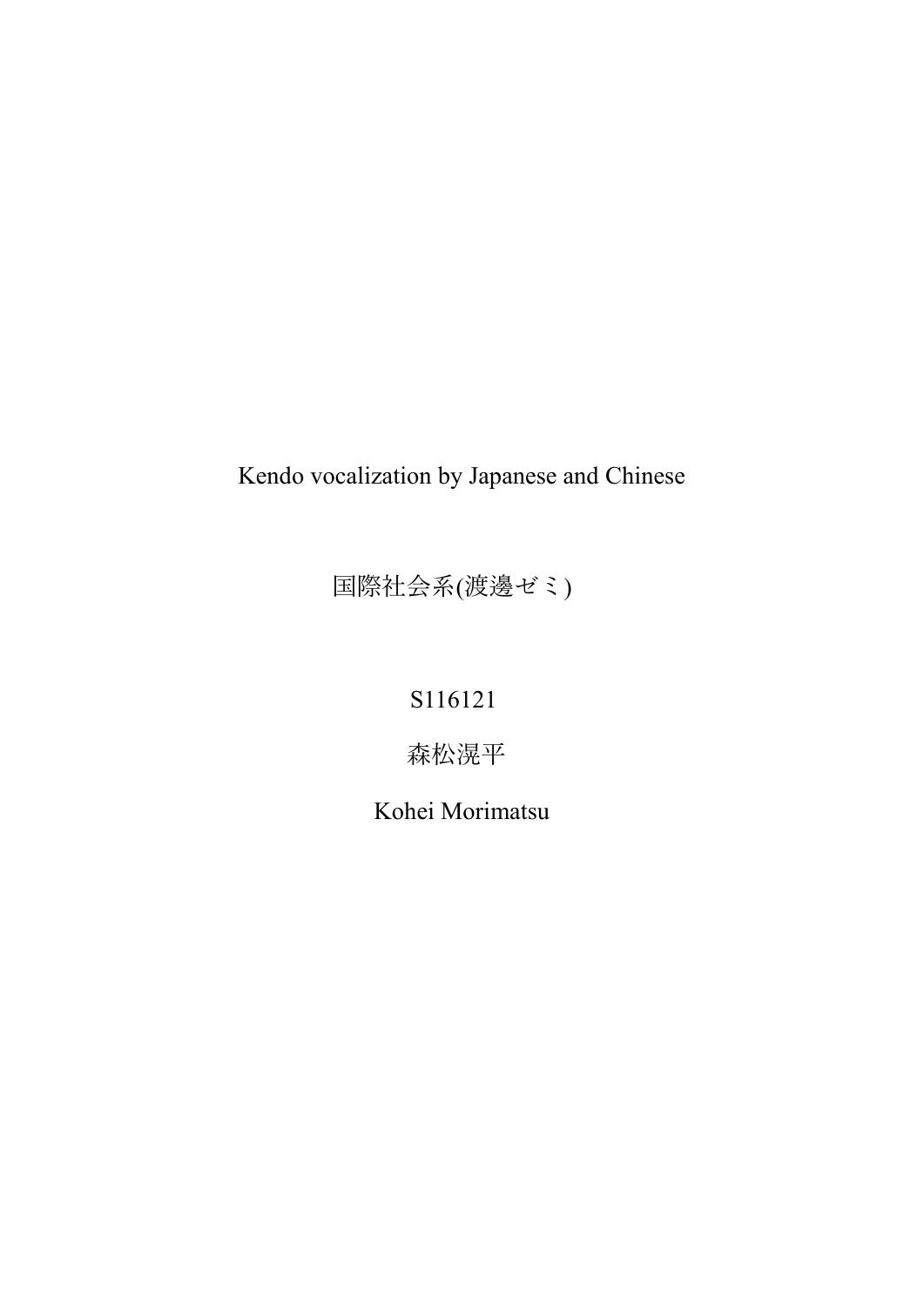## **Abstract**

#### **Kendo vocalization by Japanese and Chinese**

**Aim** The purpose of the present study is to investigate the accuracy of Japanese and Chinese kendo vocalization. **Methods** Sixteen healthy Japanese (21.9 $\pm$ 0.8 (21–23) ys) and Chinese (21.9 $\pm$ 0.8 (15–33) ys) participated in this study. Five of the word, including the designation of a strike part of Kendo, was carried out speech recognition using the application for voice recognition. Evaluation was made based on whether the recognized word was accurate, and the correct answer rate of each word was calculated from five trials for each word. **Results** Significant greater answer rates were shown in Japanese compared with Chinese ( $p < 0.05$ ). Comparing five words among Japanese, there was a significant difference between "MEN" and "KOTE" (p < 0.05). Comparing five words among Chinese, there was a significant difference between the "MEN" and "KOTE" pair and the "MEN" and "TSUKI" pair  $(p < 0.05)$ . **Conclusion** It was suggested that Chinese could not vocalize the designation of a strike part of kendo naturally, and that there was a difference with Japanese in the part of Ki(mind) that is the condition of become Ippon.

# 日本人と中国人による剣道の発声

目的 本研究の目的は、日本人と中国人による剣道の発声の正確性を調査することである。方法 16 人の健 康な日本人(21.9±0.8 (21–23) 歳)と中国人(21.9±0.8 (15–33) 歳)がこの研究に参加しました。剣道の打突部 位呼称を含む 5 つのワードを、音声認識アプリを用いて音声認識を行った。認識されたワードが正確で あるか否かで評価し、正答率を計算した。結果 日本人の正答率が「メン」「コテ」「ドウ」「ツキ」におい て、中国人と比較して有意に高かった(p < 0.05)。日本人の中での5つの言葉では「メン」と「コテ」に有 意差が見られた(p < 0.05)。中国人の中での5つの言葉では「メン」と「コテ」のペアと「メン」と「ツキ」 のペアに有意差が見られた(p < 0.05)。結論 中国人は剣道の打突部位呼称を自然に発声することができず、 有効打突の条件である「気」の部分に日本人との差があることを示唆した。

# 日本人和中国人的剑道发声

目标 本研究的目的是研究日语和中国剑道发声的准确性。方法 参加这项研究的有 16 名健康的日本人 (21.9±0.8 (21–23) 岁 )和中国人(21.9±0.8 (15–33) 岁 )。使用该语音识别应用,其中五个词(包括剑道 的罢工部分的指定)得以实现。根据识别出的单词是否正确进行评估,并计算出每个单词的正确答案率。 果 与中国人相比, "MEN", "KOTE, "DOU"和"TSUKI"对日本人的正确回答率明显更高 $(p < 0.05)$ 。比 较日本人中的五个单词,"MEN"和"KOTE"之间存在显着差异(p < 0.05)。比较中国人中的五个单词,"MEN" 和"KOTE"对与"MEN"和"TSUKI"对之间存在显着差异 (p < 0.05)。 结论 有人认为中国人不能自然地发出 剑道罢工部分的名称,而在日本人的气(mind)方面,与日本人有所不同,这就是成为有效攻击的条件。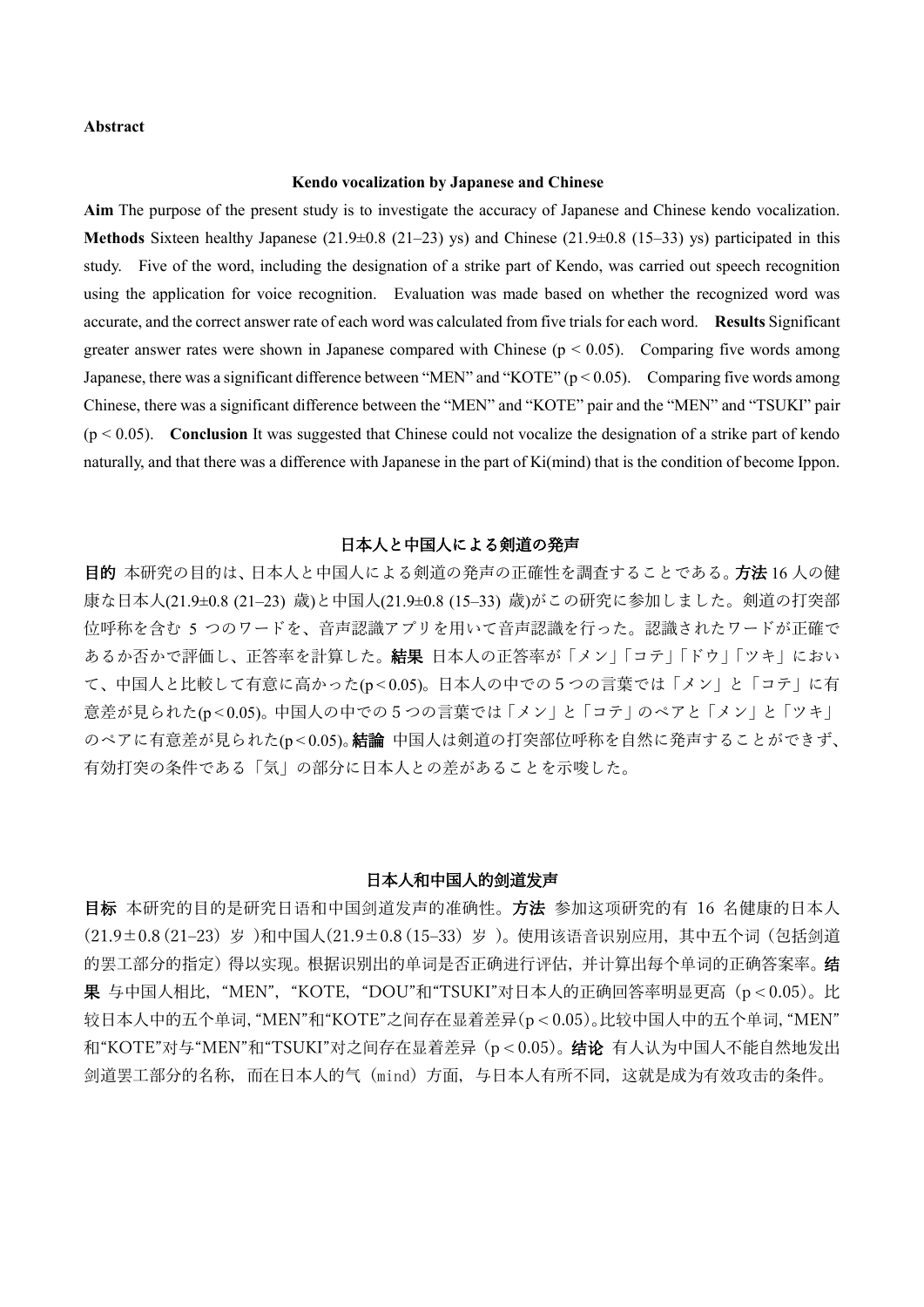## **Introduction**

In 1970, the International Kendo Federation (FIK) was established, and initially 17 countries / regions joined, but as of September 2018, 59 countries / regions have joined (International Kendo Federation, 2019). In recent years, the world kendo championships have seen excitement in countries other than Japan, and the internationalization of kendo has developed. Although it is not an Olympic competition, there is the fact that Japanese athletes are overwhelmingly stronger than foreign athletes in the competition "Kendo". Looking at the result of the world championship, Japanese men's team have won 16 times out of 17 times, Japanese women's team have won all eight times. In men's individual match the Japanese won all the tournaments and in girls' individual match Japanese won all time (FIK, 2019). When it was held in Chinese Taipei in 2006, the Japanese male organization was third prize. It was only one time that Japan could not win (FIK, 2019). Although the strength of Japan is clear as mentioned above, it is not clear what kind of Japanese kendo skill is the secret of strength.

According to the All Japan Kendo Federation, Ippon means *' with fulfilling mind and proper posture, a strike with the proper part of blade of a bamboo sword and has zan-shin*' (All Japan Kendo Federation, 2019). Fulfilling mind is vocalization and spirit, and zan-shin is the posture and mental attitude after stroke. Therefore, it is necessary to match the KI (mind), KEN (sword), (TAI) body, and zan-shin to the requirement Ippon.

According to the research on the quality, frequency and length of vocalization in a kendo game, it is said that 88.4% of the strike motions vocalized the designation of a strike part (Hashizume, K., Katsuki, T., Sasaki, H, 1992). It is studied that when it became Ippon, the designation of a strike part was always vocalized. Because Kendo has the background that it is a budo (martial arts) originated in Japan (All Japan Kendo Federation, 2018), the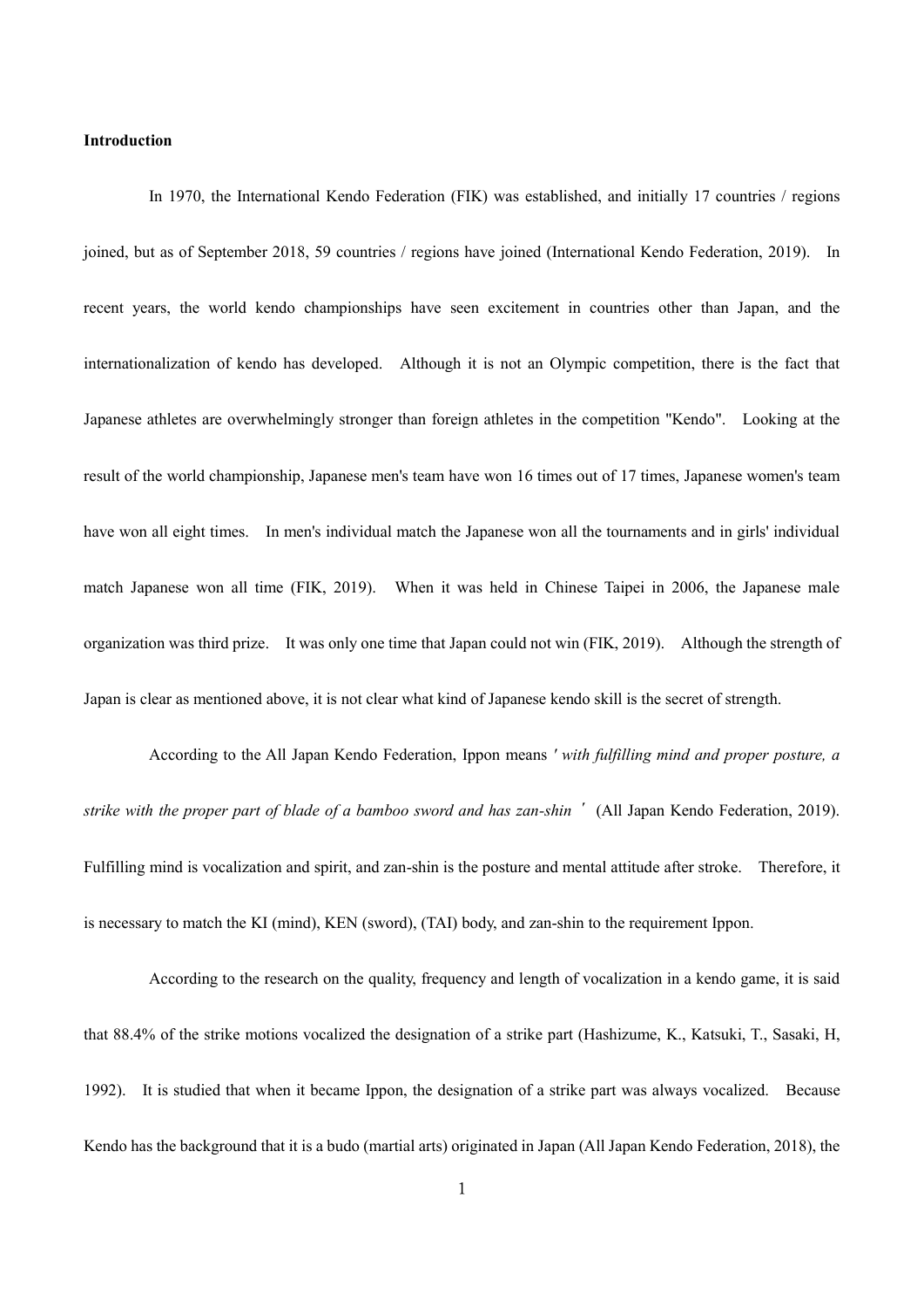face guard (MEN), the gauntlet (KOTE), the plastron (DOU) and the throat (TUSKI) of the strike part of the kendo are Japanese language. Therefore, those who are not native speakers of Japanese must play kendo while they speak the language that are not familiarized. Here, it can be seen that Japanese and people from countries other than Japan players are greatly involved in their native language from the viewpoint of vocalization. After all, for those who are native speakers of Japanese, there is a sense of incongruity in vocalizing kendo by people from countries other than Japan. So far, there has been no research focusing on pronunciation in research on vocalization of kendo.

Take Chinese as an example of countries other than Japan. The Chinese team lost 5-0 to Japan in the first round of the World Championship final tournament held in September 2018 (All Japan Kendo Federation, 2018). Each other is fighting on behalf of the country in the world convention, but such a difference in power is manifested. In terms of language, kanji notation is common to both Japanese and Chinese, but there are major differences between Japanese and Chinese in terms of pronunciation.

The purpose of this study is to investigate the accuracy of Japanese and Chinese kendo vocalization. In Japanese pronunciation, there are vowels and consonants that people in countries other than Japan are not good at (Jin, 2017). In addition, unique pronunciation such as special morae (long vowels, double consonant, syllabic nasal) must be careful when learn Japanese (Toda, 2003). For example, there is a phenomenon of vowel devoicing among the features of Japanese speech, and this phenomenon is related to Japanese speech rhythm and naturalness (Yasuda, Hayashi, 2011). Japanese can speak natural Japanese by devoicing vowels, and people outside of Japan struggle with Japanese by this law. From the law of this phenomenon, the "TSUKI" of the striking part applies to the devoiced words. It is estimated that Japanese speakers can naturally vocalize "TSUKI", and Chinese speakers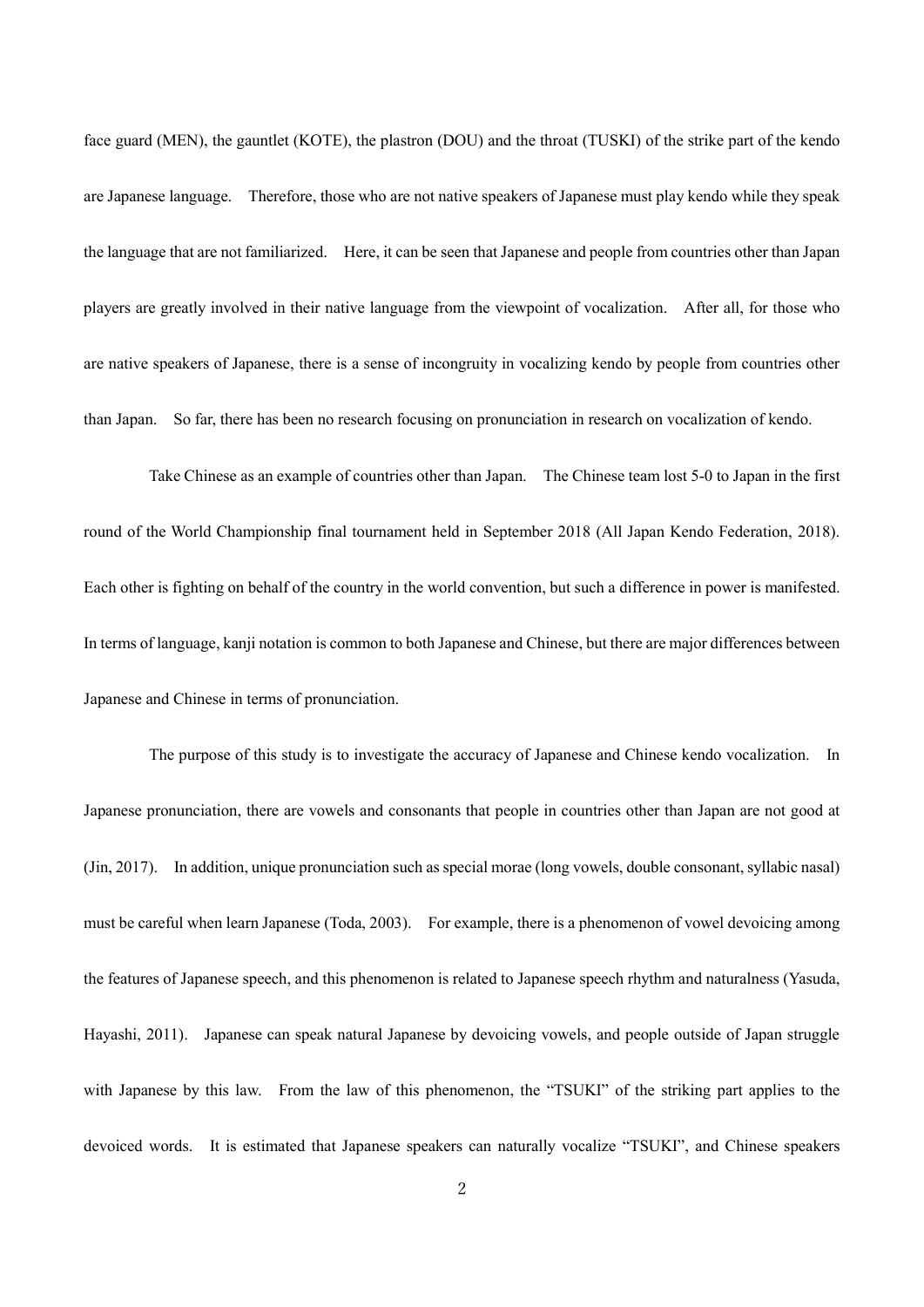cannot naturally vocalize "TSUKI". Therefore, it is assumed that it will affect the vocalize of "TSUKI" by Chinese.

# **Materials and Methods**

#### *Participants*

Eight Japanese  $(21.9\pm 0.8 \ (21-23)$  ys, 5 males and 3 females) and Chinese  $(21.9\pm 0.8 \ (15-33)$  ys, 4 males and 4 females) participated in this study. Japanese were targeted for those whose native language was Japanese, and Chinese were intended for those whose native language was Mandarin (Putonghua). The Japanese level of the Chinese was set to a level where conversation in Japanese including the contents of the experiment was not possible. The participants in both groups were informed that the purpose of participating in the study and the data on the experiment were used only for this study.

# *Experimental design*

By using the speech recognition application, the participants were vocalized "MEN" "KOTE" "DOU" "TSUKI" and to two letter Japanese words based on the hypothesis. "SUSHI" was selected as the two-letter word based on the hypothesis. "SUSHI" is a Japanese language that is well-recognized and is easy for Chinese people to speak as Japanese. Because of the difference in language sense, Romaji notation is suitable for letting Chinese speak the correct pronunciation of Japanese, and all the paper was presented to the participants in Romaji notation. Romaji was written as "MEN", "KOTE", "DOU", "TUKI", and "SUSHI", and "TUKI" was used for "TSUKI" to simplify Chinese pronunciation. Mandarin speakers cannot speak Japanese just by showing Roman letters because they speak based on Pinyin. Therefore, before the actual performance, I listened to the correct Japanese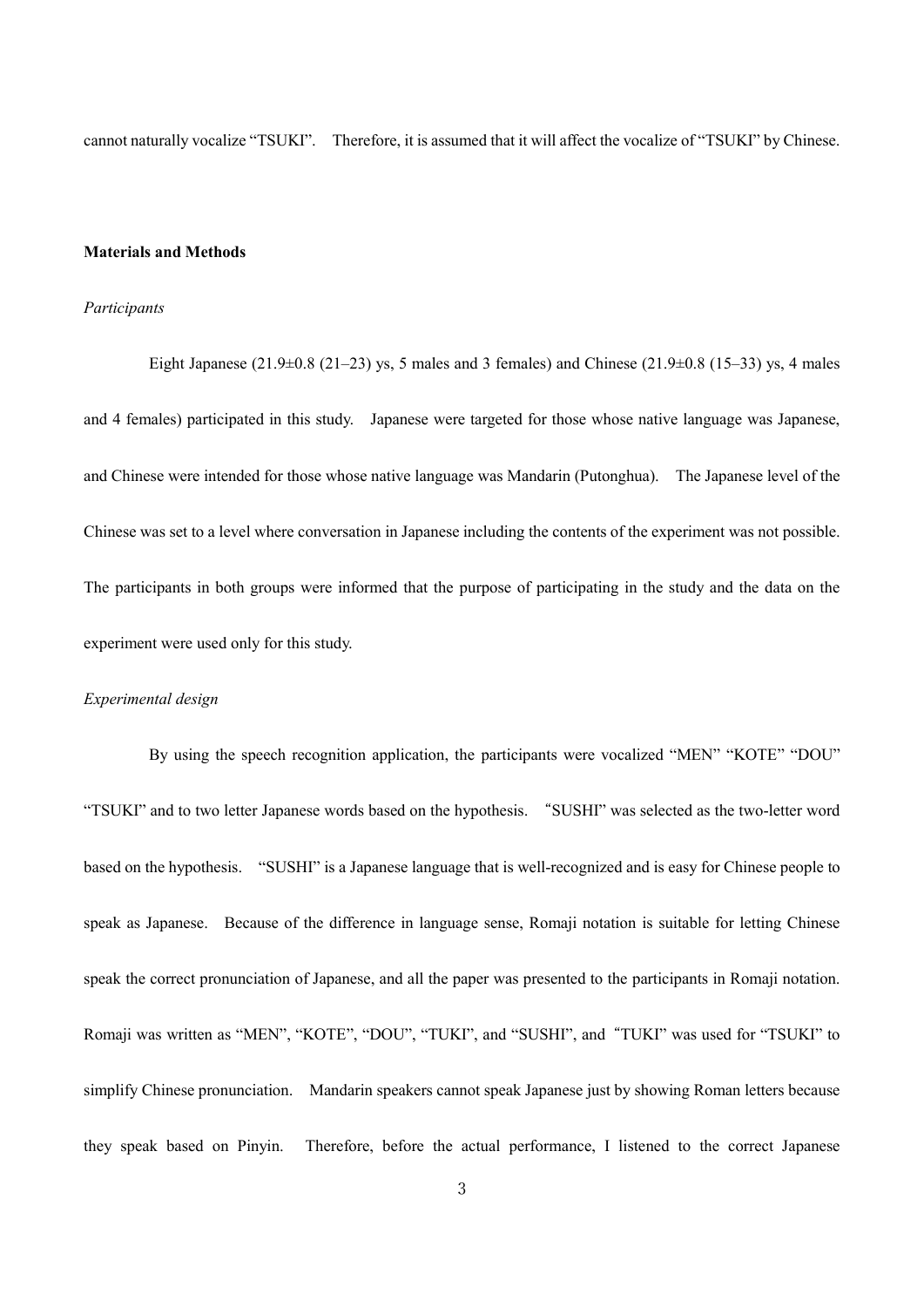pronunciation of each word and practiced it several times. The same procedure was followed when it has a native Japanese speaker vocalized. In the actual performance, each word was given 5 times, and a total of 25 times word were presented to the participants at random, and the words that came out were vocalized by the participants. In addition, the words that were vocalized and recognized were recorded each time. The procedure was after bringing the device close to the participant's mouth and starting the recording function, the procedure was to show the participants the word written in the sketchbook and let the participants vocalize. The experiment was conducted in a quiet room without noise.

## *Measurement*

We used the application for voice recognition (Dragon Search, NUANCE, Massachusetts, The United States of America) on iPhone5 to evaluate the voices (Fig. 1). The speech recognition software (Dragon NaturallySpeaking, NUANCE, Massachusetts, The United States of America), the base of Dragon Search, can automatically and accurately deliver speech developed for personal, home, professional and business use (Jaehwang, Kyung-Whan, 2005). In addition, the application for voice recognition (Dragon Dictation, NUANCE, Massachusetts, The United States of America), based on Dragon NaturallySpeaking, is also used in the practice and verification of pronunciation in German, which recognizes and clearly texts the clear pronunciation of native speakers (Iwai, 2012). The distance between the iPhone 5 and the subject was set within 5 cm from the mouth. The recognition language is set to Japanese, and search results are displayed in Japanese. We investigated whether the search results were accurately searched in Japanese for "MEN", "KOTE", "DOU", "TUKI" and "SUSHI" (Fig. 2). Evaluation was made based on whether the recognized word was accurate, and the correct answer rate of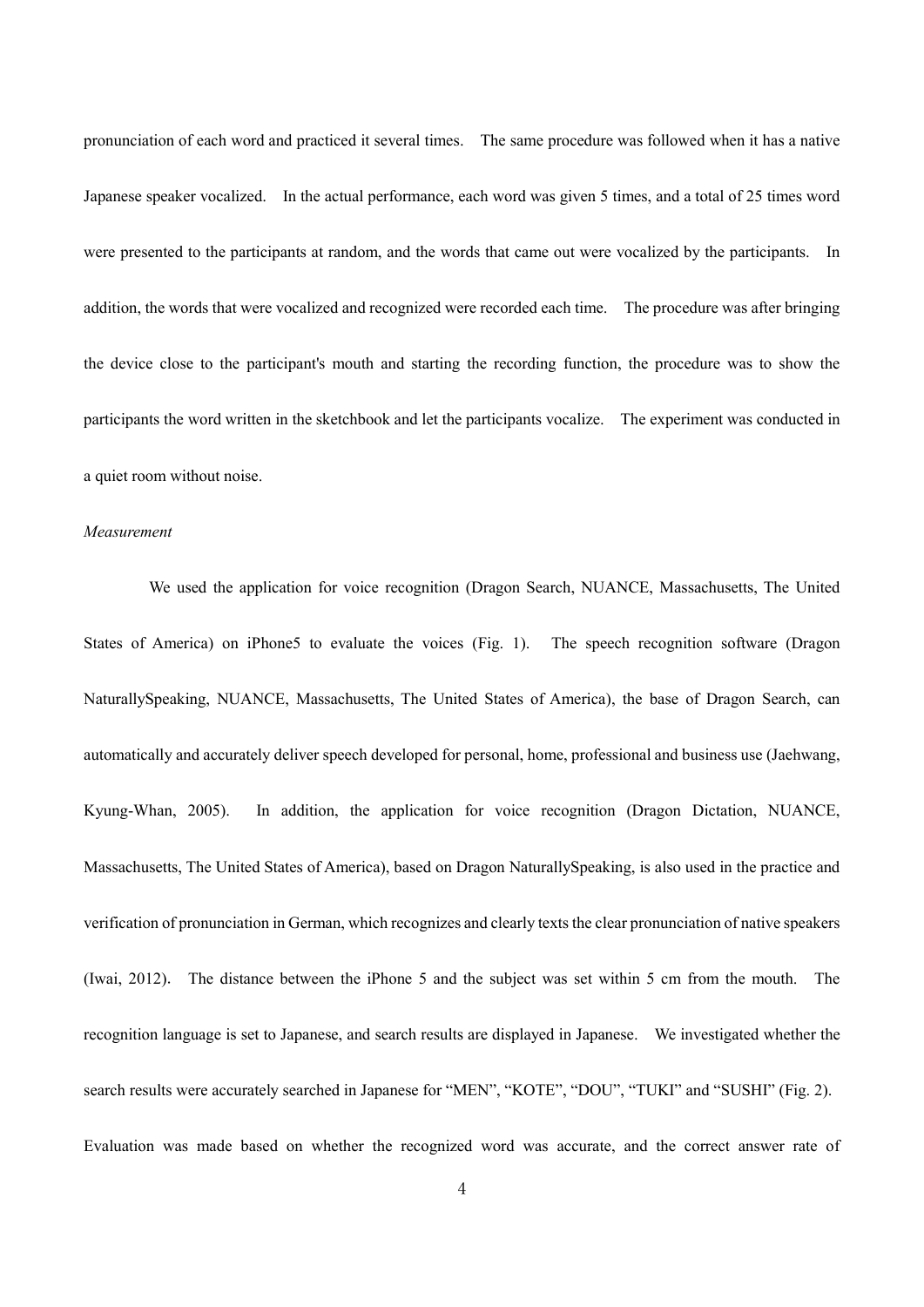

A. Press the center button to start recording. B. Vocalize when "Recording" appears.



Fig. 1 The actual voice recording screen of the Dragon Search application.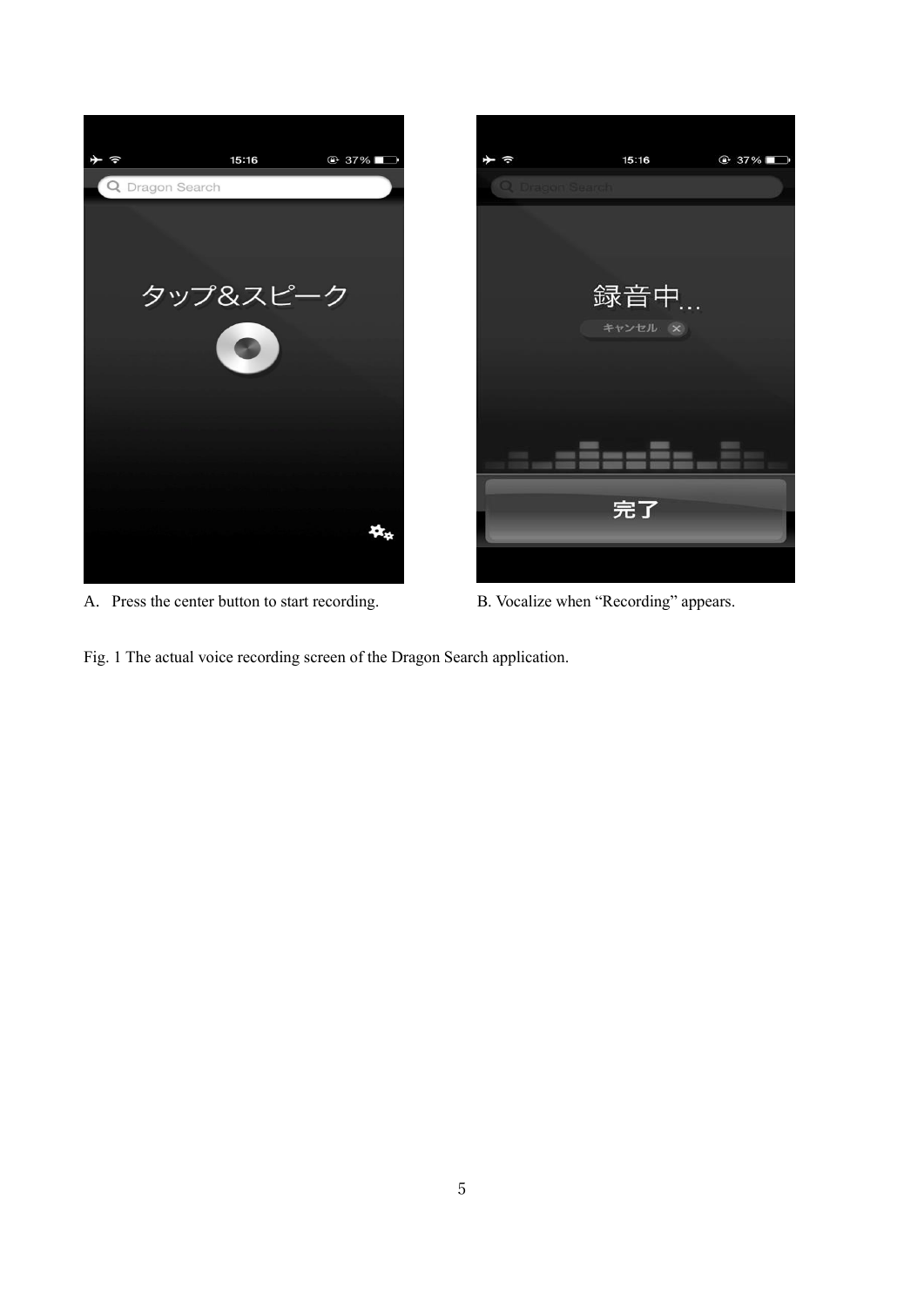

メン



Fig. 2 The actual recorded results are displayed in Japanese.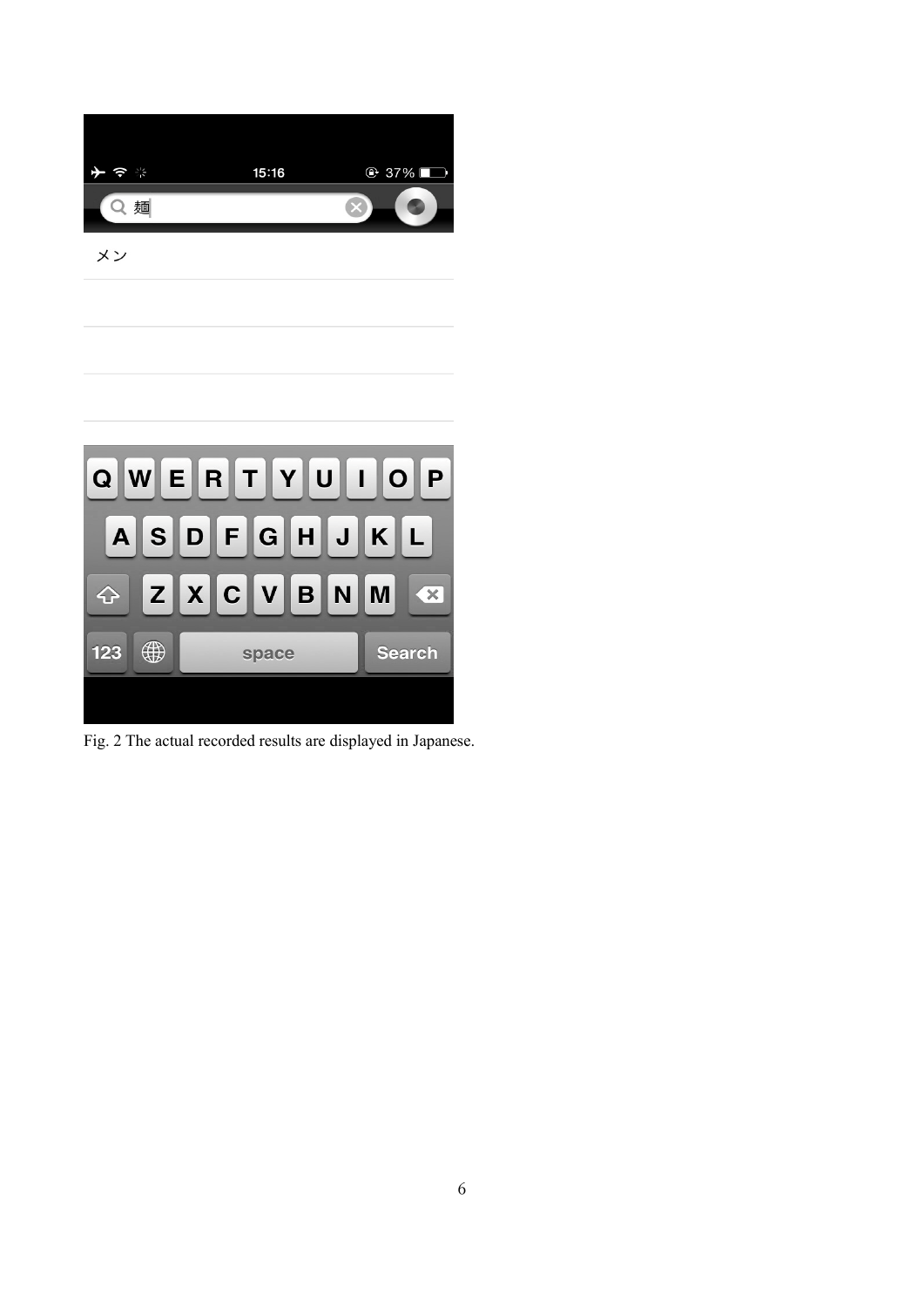each word was calculated from five trials for each word.

#### *Statistics*

All data are provided as mean and SD. In this study, nonparametric analysis was used for non-normal distribution data. The five words "MEN", "KOTE", "DOU", "TUKI" and "SUSHI" were compared between groups using the Mann-Whitney U test. In addition, the Friedman test was used to compare the five words between the Japanese people and the five words between the Chinese people, followed by each pairwise comparison. The level of statistical significance was set at p < 0.05. Statistical analyses were performed using SPSS software (version 25.0; SPSS, Tokyo, Japan).

# **Results**

Comparison between groups by Mann-Whitney U test showed the following results.

Significant differences between groups were observed for "MEN" vocalize ( $p < 0.05$ ). Both groups had very high correct answer rates, but it was confirmed that the rate of correct answers was slightly higher in Japanese (100%) and Chinese (85%) (Fig. 3).

In the "KOTE" vocalize, a significant difference was observed between the groups ( $p < 0.05$ ), and there was a considerable difference in the correct answer rate between Japanese (65%) and Chinese (2.50%) (Fig. 3).

In the "DOU" vocalize, a significant difference was observed between groups ( $p < 0.05$ ), and a slight

difference in correct answer rate was seen between Japanese (97.50%) and Chinese (65%) (Fig. 3).

In the "TUKI" vocalize, a significant difference was observed between Japanese (90%) and Chinese (15%)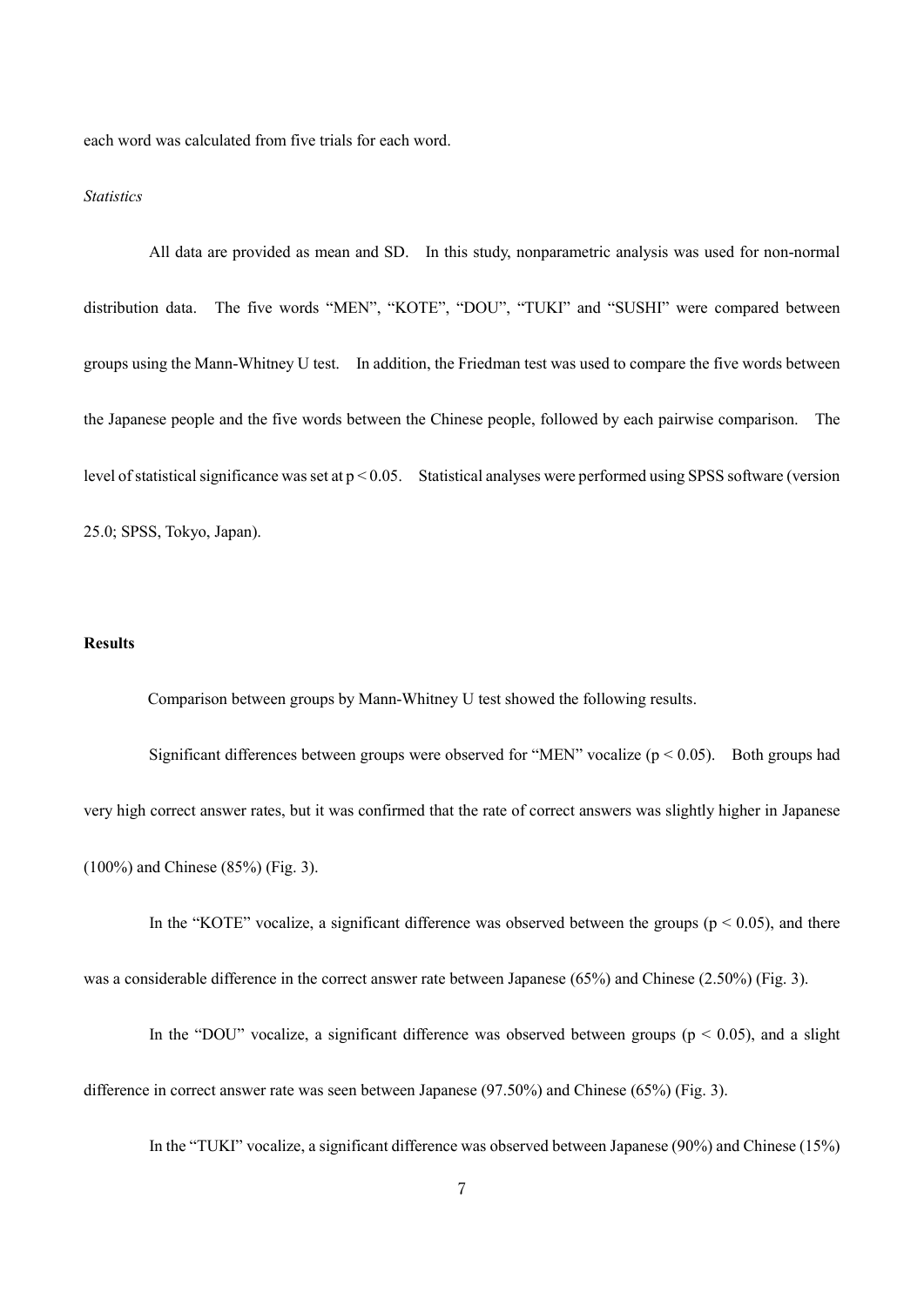

Fig. 3 Correct answer rate of vocalize of "MEN", "KOTE", "DOU", "TUKI" and "SUSHI" by Japanese and Chinese. \*p < 0.05 between Japanese and Chinese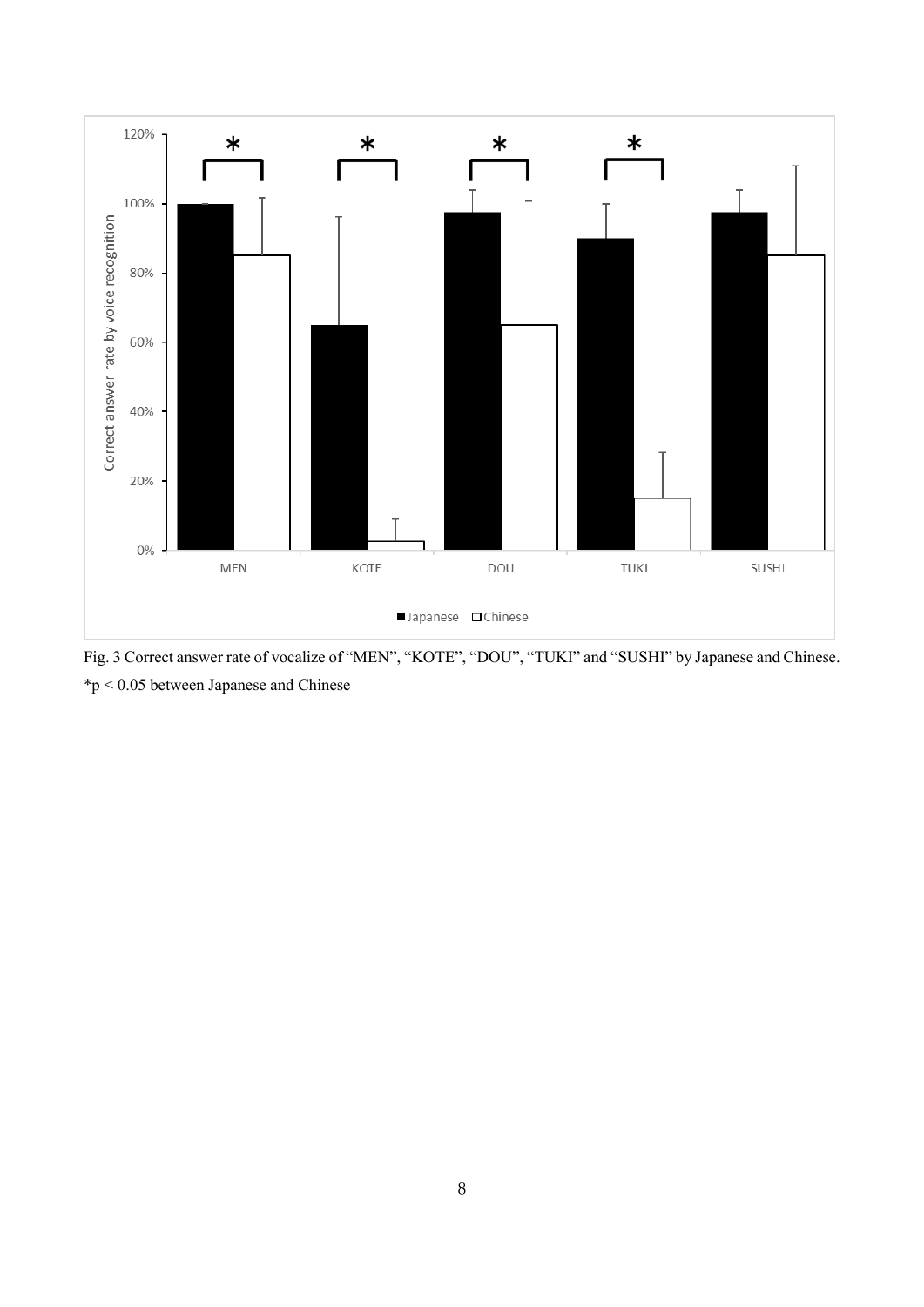$(p < 0.05)$ , and a considerable difference in correct answer rate was observed between groups (Fig. 3).

 There was no significant difference between Japanese (97.50%) and Chinese (85%) in the "SUSHI" vocalize ( $p > 0.05$ ).

 "MEN", "KOTE", "DOU", and "TUKI", which are the designation of a strike part of kendo, show significant differences between groupings ( $p < 0.05$ ), and "SUSHI" shows no significant difference between groups.  $(p > 0.05)$ .

 A comparison of the five words in the Japanese people by the Friedman test and the five words in the Chinese people showed the following results.

In the case of Japanese, there was a significant difference between "MEN" and "KOTE" ( $p < 0.05$ ). In the case of Chinese, there was a significant difference between the pair of "MEN" and "KOTE" and the pair of "MEN" and "TUKI" ( $p < 0.05$ ).

# **Discussion**

In this study, as a result of focusing on the vocalize of "TSUKI", the vocalize of "TUKI" was significantly different between groups (p < 0.05). In addition, the correct answer rate of "TUKI" was low overall for Chinese (Fig. 3). In Chinese, "TSUKI" is pronounced "cì", which is thought to have led to a low correct answer rate due to the dissimilarity of pronunciation. However, the word "SUSHI" based on the hypothesis was not significantly different between groups  $(p > 0.05)$  (Fig. 3). This indicates that the correct answer rate by voice recognition was not significantly different between the two groups. During the experiment, it was confirmed that the Japanese word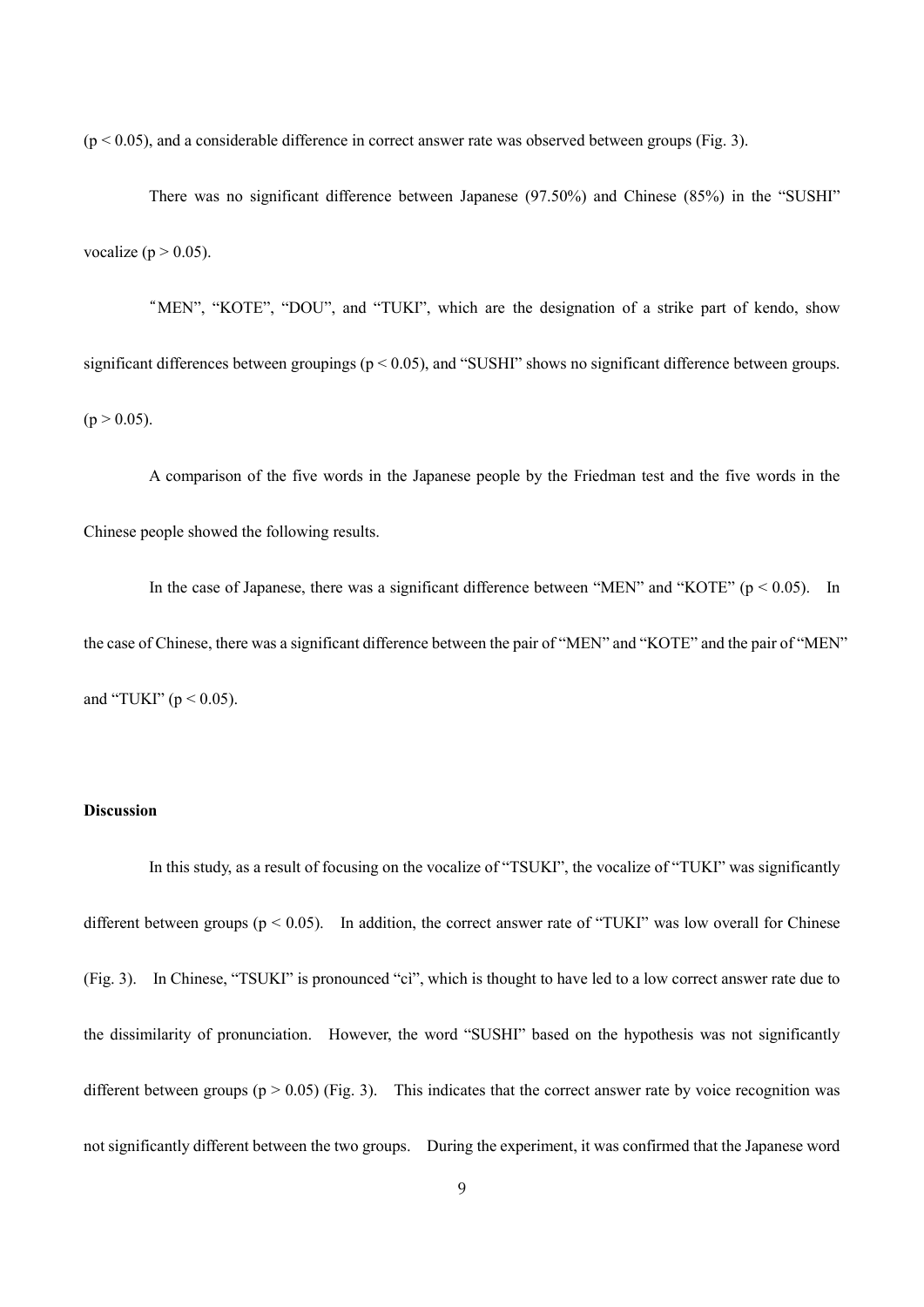"sushi" was highly recognized by the Chinese. In Chinese, "SUSHI" is pronounced as "shoùsī". Because the Japanese word "SUSHI" is recognized all over the world, there may be no difference. And it has been reported that the vowels devoicing of Japanese learners is affected by speech rate, accent type, and surrounding consonant environments (Yasuda, Hayashi, 2011). Since the occurrence rates of devoicing is higher at the sentence level than at the word level (Yasuda, Hayashi, 2011), it is possible that the devoicing could not be observed in this study. In order to conduct detailed experiments to confirm devoicing, it is necessary to incorporate acoustic analysis of speech and obtain the occurrence rates of devoicing. In this result, it is necessary to investigate the cause of whether the vowel devoicing did not affect the word. When conducting more detailed experiments, it is necessary to consider more various parts.

 Regarding the vocalize of "MEN" and "DOU", the same significant difference was observed between the groups ( $p < 0.05$ ). The correct answer rate of Japanese "MEN" is 100%, and that of Chinese is 85%. It can be assumed that both groups are able to vocalize very accurately (Fig. 3). As for "DOU", the correct answer rate for Japanese was 97.5% and that for Chinese was 65% (Fig. 3). In Chinese, "MEN" is pronounced "miàn", and "DOU" is pronounced "dòng". Similarities are seen, which may have led to a high correct answer rate. The correct answer rate of "MEN" and "DOU" have high results, but it can be seen that there is a difference between groups because a significant difference can be confirmed.

In the "KOTE" vocalize, a significant difference was observed between the groups ( $p < 0.05$ ), and the correct answer rate was low in both groups (Fig. 3). In Chinese, "KOTE" is pronounced "Lóngshǒu". There is a possibility that the pronunciation of "KOTE" also has non-similarity with Chinese. Regarding the low correct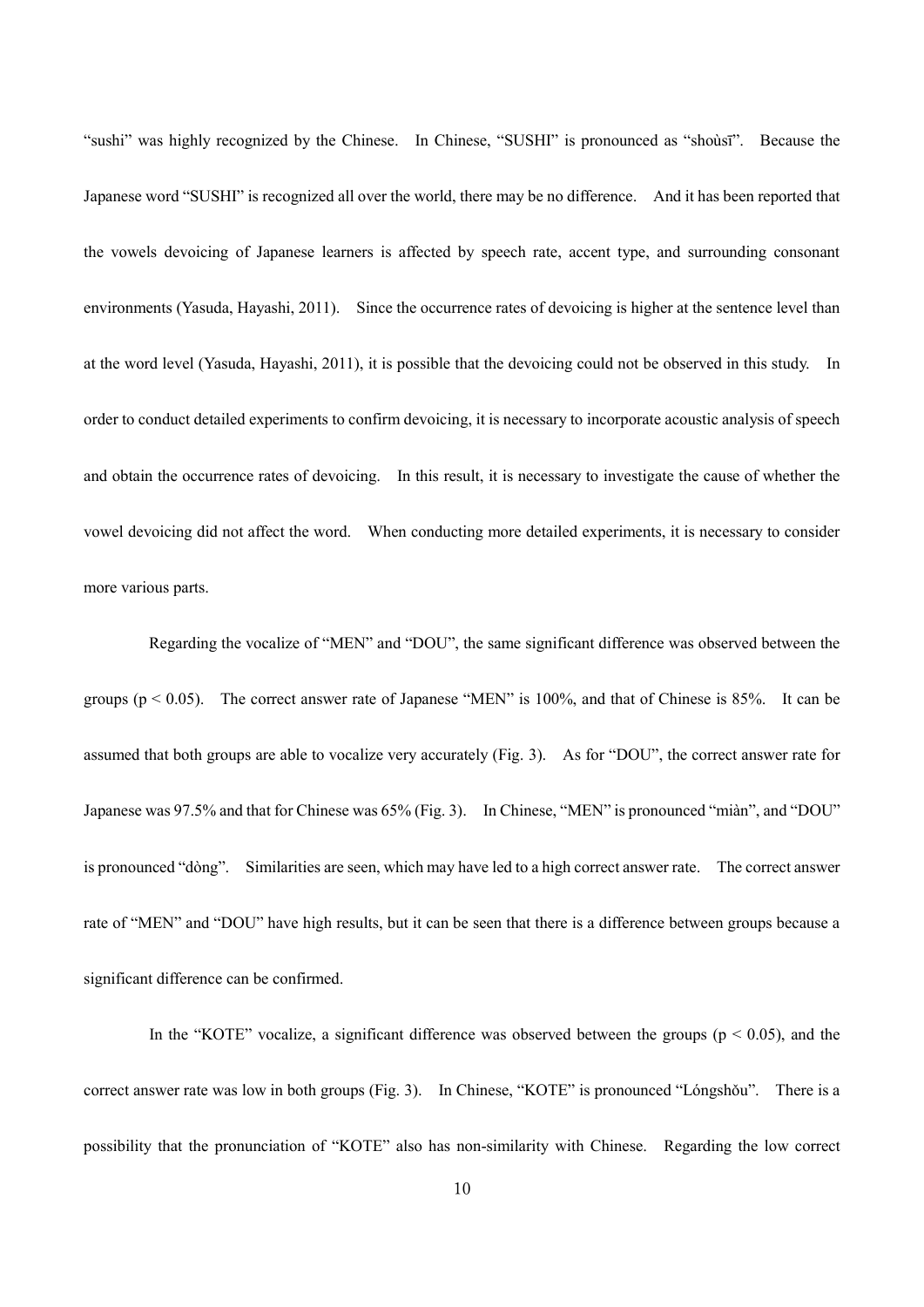answer rate of Japanese people, in experiments, the Japanese vocalize was often recognized as "kote i". In the evaluation in this experiment, since the data was sorted depending on whether or not the vocalized word was correctly recognized, also small vocalize mistakes were recorded as inaccurate. It has been reported that the consonant part "t", which is the "te" part of "kote", has a short duration and is one tenth of the duration of the vowel part "e" (Nakao, Kishimoto, & Hamada, 2005). From this, it can be assumed that "KOTE" could not be clearly vocalize.

 Significant differences between groups in the vocalize of "MEN", "KOTE", "DOU", and "TUKI" (p < 0.05) revealed that Japanese people had a higher percentage of correct answers than Chinese people. And since there was no significant difference between the groups for the word "SUSHI" ( $p > 0.05$ ), it can be assumed the level of recognition of the word "SUSHI" in Japanese significantly affects the correct answer rate.

Comparing five words among the Japanese, there was a significant difference between "MEN" and "KOTE"  $(p < 0.05)$ , it can be assumed that the Japanese could not vocalize "KOTE" most naturally. In the case of Chinese, there was a significant difference between the pair of "MEN" and "KOTE" and the pair of "MEN" and "TUKI" (p < 0.05). It can be assumed that the word "KOTE" and "TUKI" could not be vocalize naturally compared to other words. Furthermore, there was no significant difference in "MEN" and "TUKI" among the Japanese, and there was a significant difference in the correct answer rate of "MEN" and "TUKI" between the groups. Based on these facts, it is considered that the Chinese could not vocalize the word "TSUKI" most naturally compared to the Japanese.

In conclusion, we compared the accuracy of Japanese and Chinese kendo vocalize using a speech recognition application. It was confirmed that the accuracy of Kendo vocalization was different between Japanese and Chinese in all words. Furthermore, the vocalize of "TSUKI" was the most different between Japanese and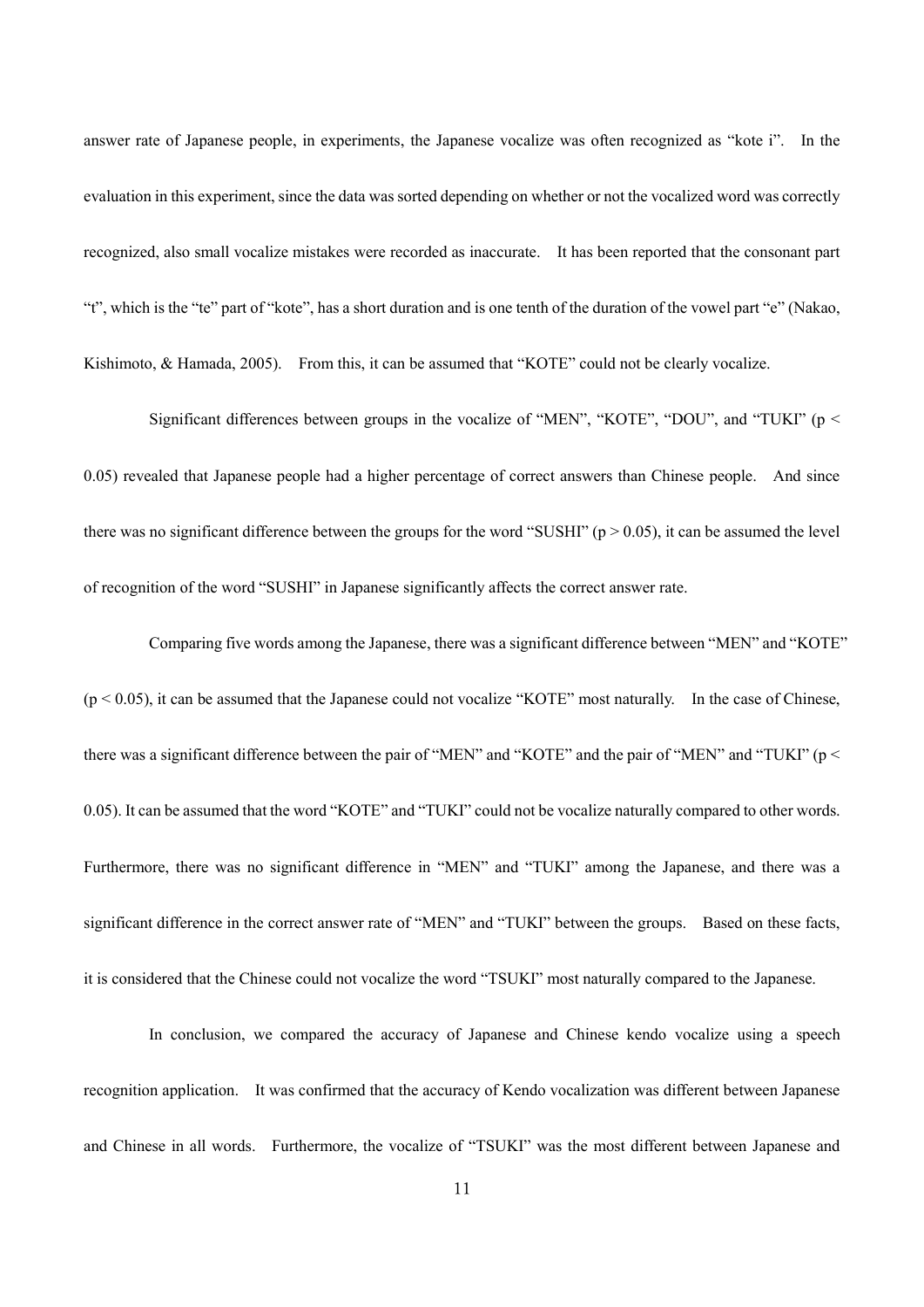Chinese. From these results, it was suggested that the Chinese could not vocalize the designation of a strike part of kendo naturally, and that there was a difference with the Japanese in the part of "KI" (mind) that is the condition of become Ippon.

 Based on this research, the future task will be to calculate the ratio of Japanese and Chinese scores in actual games and to see the relationship with vocalization. I hope that the results of this study will be used to study in detail the differences in pronunciation between Japanese and people from other countries in Kendo vocalize. And, as Kendo is becoming more internationalized, I would like to share the greatness of Japanese Kendo further and return it to strengthen the world standard.

# **Acknowledgement**

 The authors are sincerely grateful to all the Chinese visitors to Japan and Chukyo University for providing data for this study. Further, in the writing of this article, the authors thank from the bottom of my heart to kindness gave me politely guidance Prof. Watanabe.

## **References**

All Japan Kendo Federation. (2019/4/1). Kendo game umpire rule, Kendo game umpire detailed rule. 2019/11/1. https://www.kendo.or.jp/wp/wp-content/themes/kendo/assets/library/pdf/kendo-shiai\_regulations.pdf All Japan Kendo Federation. (2018/9/16). The 17th World Kendo Championship. 2019/11/1

https://www.kendo.or.jp/event/wkc-17th/